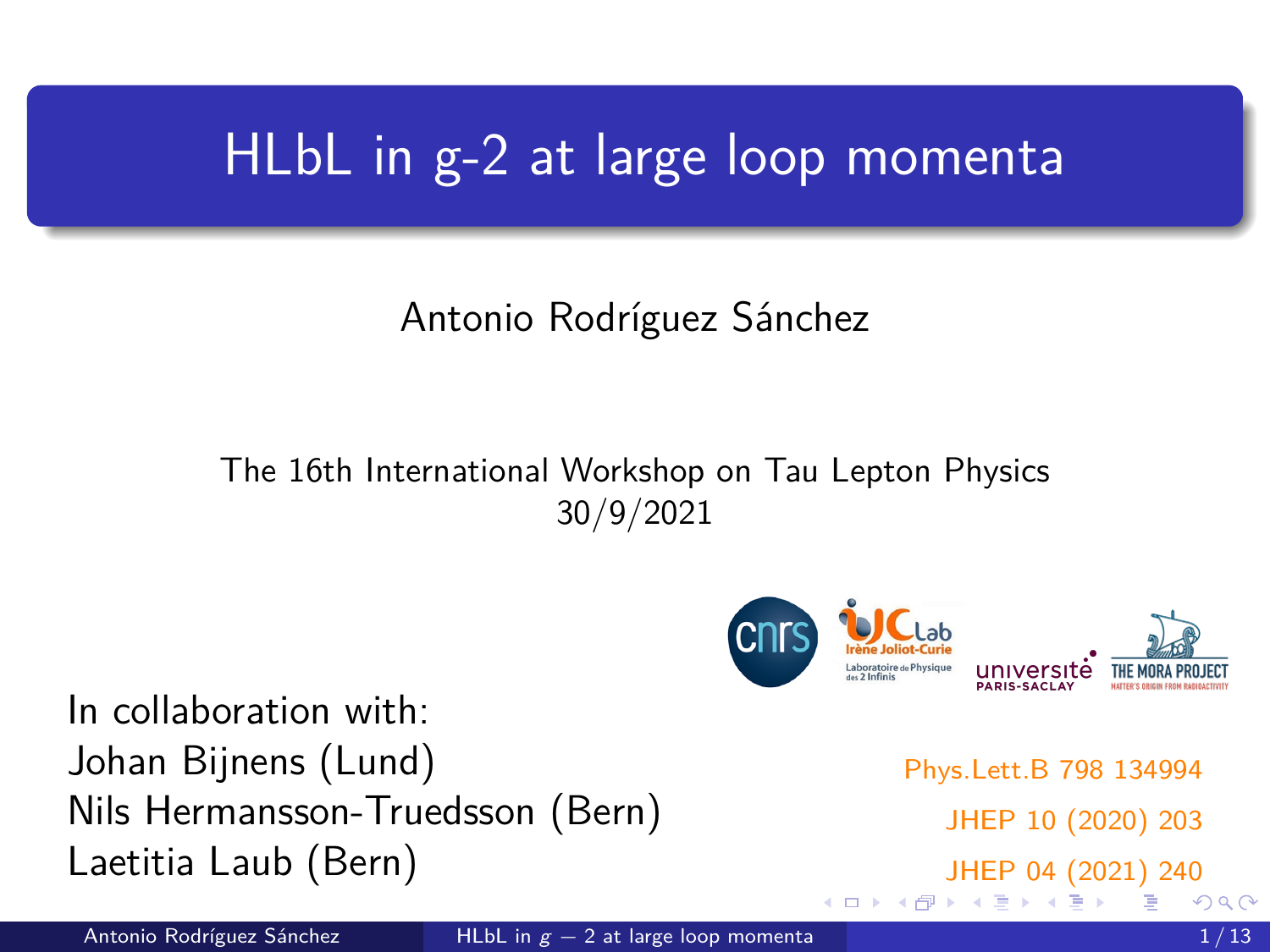## <span id="page-1-0"></span>Data-driven HLbL: a multiscale problem



- From leading contributions using dispersion relations to subleading (but not negligible) ones using resonance models and SD constraints Melnikov-Vainshtein, Brodsky-Lepage
- Many interesting talks: Colangelo, Danilkin, Denig, Moricciani, Sanchez-Puertas
- $Q_1 \sim Q_2 \sim Q_3 \gg \Lambda_{\text{QCD}}$

### Asymptotic expa[ns](#page-0-0)i[on](#page-2-0) [of](#page-1-0)  $(g - 2)_μ$  $(g - 2)_μ$  $(g - 2)_μ$  $(g - 2)_μ$  $(g - 2)_μ$  [H](#page-0-0)[LbL](#page-12-0)?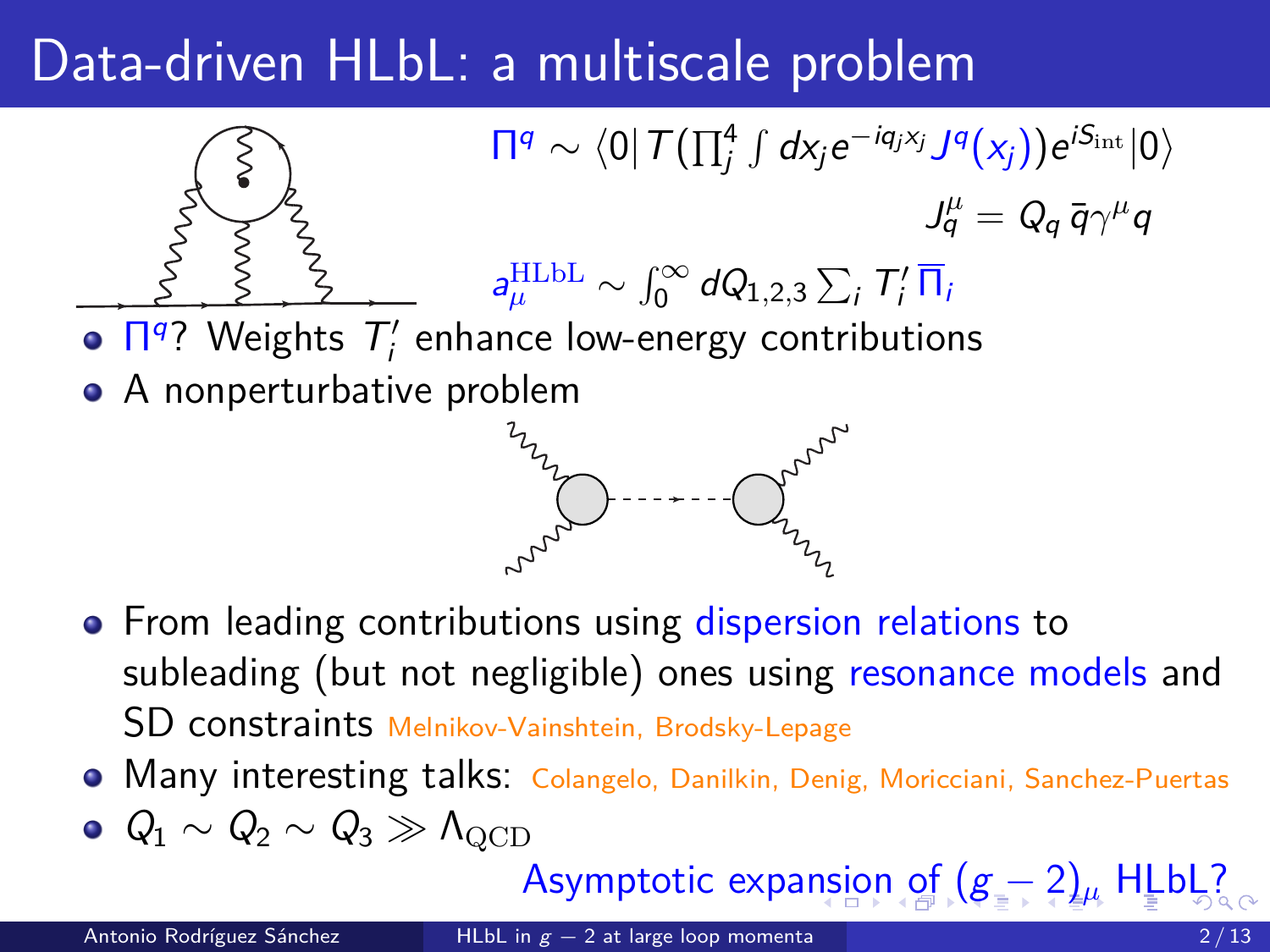## <span id="page-2-0"></span>Operator Product Expansion (OPE)

### Asymptotic behaviour of two-point correlation functions  $\Pi(q)=\int d\mathsf{x}\ e^{-i q \mathsf{x}} \langle 0|\,T\bigl(J_1(\mathsf{x}) J_2(0)|0\rangle;\ \ J_i\sim \bar{q}\Gamma_i q$



イロト イ部 トイヨ トイヨト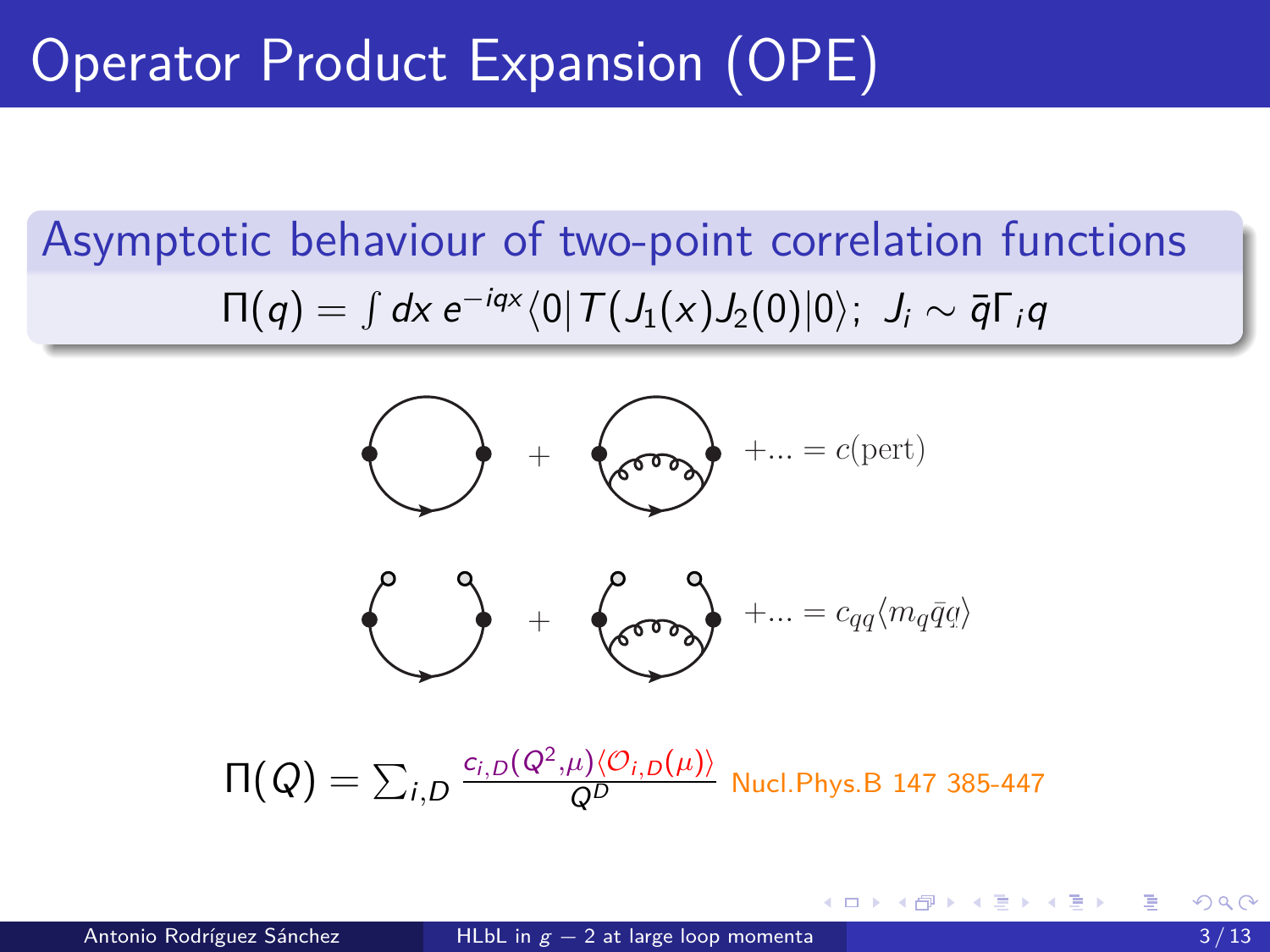### <span id="page-3-0"></span>HLbL for  $g - 2$ . Same procedure?

$$
\Pi^{\mu_1\mu_2\mu_3\mu_4}=-i\int \tfrac{d^4q_3}{(2\pi)^4}\left(\prod_i^4\int d^4x_i\ e^{-i q_i x_i}\right)\left\langle 0\right|T\left(\prod_j^4J^{\mu_j}(x_j)\right)\left|0\right\rangle
$$



$$
\Pi \sim \sum_{i,D} \frac{c_{i,D}(Q_i^2,\mu)\langle O_{i,D}(\mu)\rangle}{Q_1^{d_1}...Q_4^{d_4}} \qquad \sum_i d_i = D
$$

э

メロトメ 倒 トメ ヨ トメ ヨ トー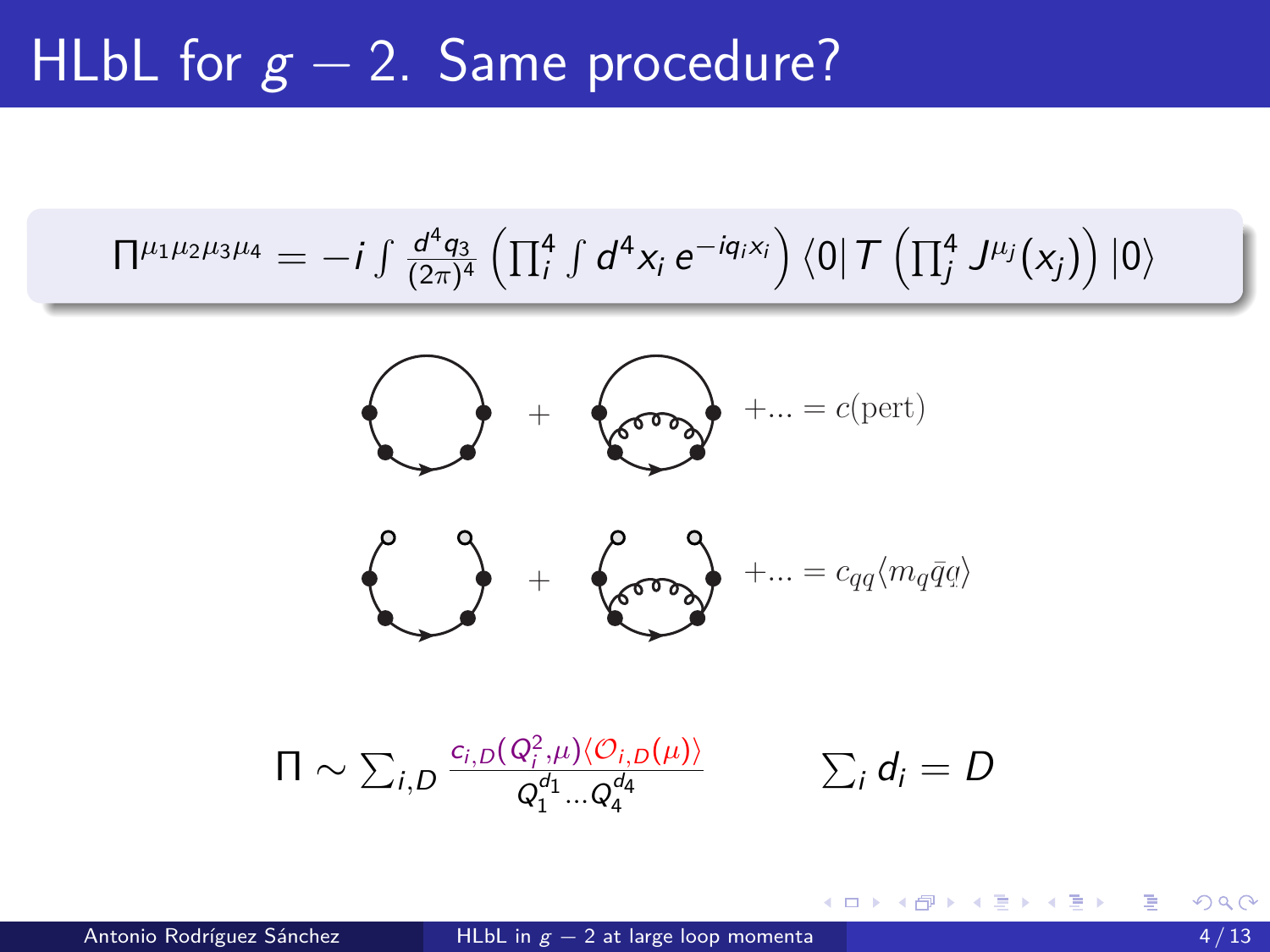# <span id="page-4-0"></span>HLbL for g-2

$$
\bullet \ \ \Pi \sim \sum_{i,D} \frac{c_{i,D}(Q_i^2,\mu) \langle O_{i,D}(\mu) \rangle}{Q_1^{d_1} \dots Q_4^{d_4}} \qquad \qquad \sum_i d_i = D
$$

 $\textsf{External photon: static limit} \rightarrow \lim_{q_4 \rightarrow 0} \frac{\partial \Pi^{\mu_1 \mu_2 \mu_3}}{\partial q_4 \mu_4}$ *∂*Π<sup>μ</sup>1<sup>μ</sup>2<sup>μ</sup>3<sup>μ</sup>4 *∂*q4*, µ*<sup>4</sup>

lim $_{q_4\to 0}$  Π<sup>ΟΡΕ</sup>?



Phys.Lett.B 798 134994

#### OPE only supposed to work at large Eu[clid](#page-3-0)[ea](#page-5-0)[n](#page-3-0)[M](#page-5-0)[o](#page-0-0)[me](#page-12-0)[nt](#page-0-0)[a](#page-12-0) イロト イ押ト イヨト イヨト

э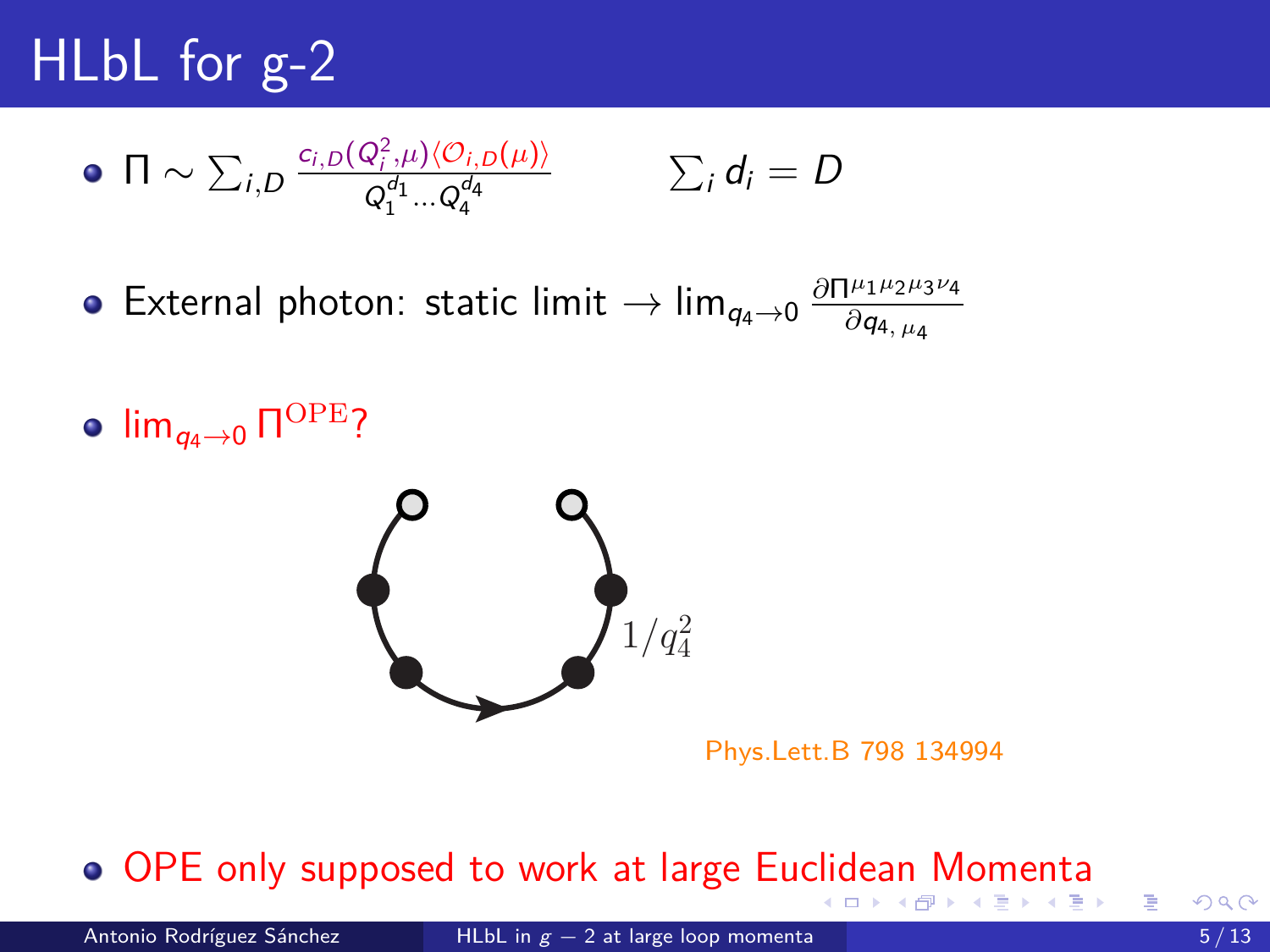### <span id="page-5-0"></span>Rethinking the problem: soft static photon

$$
\langle 0|e^{iS}|\gamma_1\gamma_2\gamma_3\gamma_4\rangle\rightarrow\Pi^{\mu_1\mu_2\mu_3\mu_4}
$$

One step backwards

$$
\Pi^{\mu_1\mu_2\mu_3}\sim \textstyle\int\frac{d^4q_3}{(2\pi)^4}\left(\prod_{i}^3\int d^4x_i\;e^{-iq_i x_i}\right)\langle 0|\,\mathcal{T}\left(\prod_{j}^3\,J^{\mu_j}(x_j)\right)e^{iS_{\rm int}}|\gamma_{\text{E}}\big(q_4\big)\rangle
$$

$$
\bullet \ \ Q_{1,2,3} \gg \Lambda_{\rm QCD} \rightarrow \text{OPE valid for the tensor}
$$

- We are looking for a static (soft) photon contribution:  $F^{\mu\nu}$
- **•** From the OPE keep those operator contributions with the same quantum numbers as the static photon, F *µν*

Nucl.Phys.B 232 109-142, Phys.Lett.B 129 328-334, Phys.Rev.D 67 073006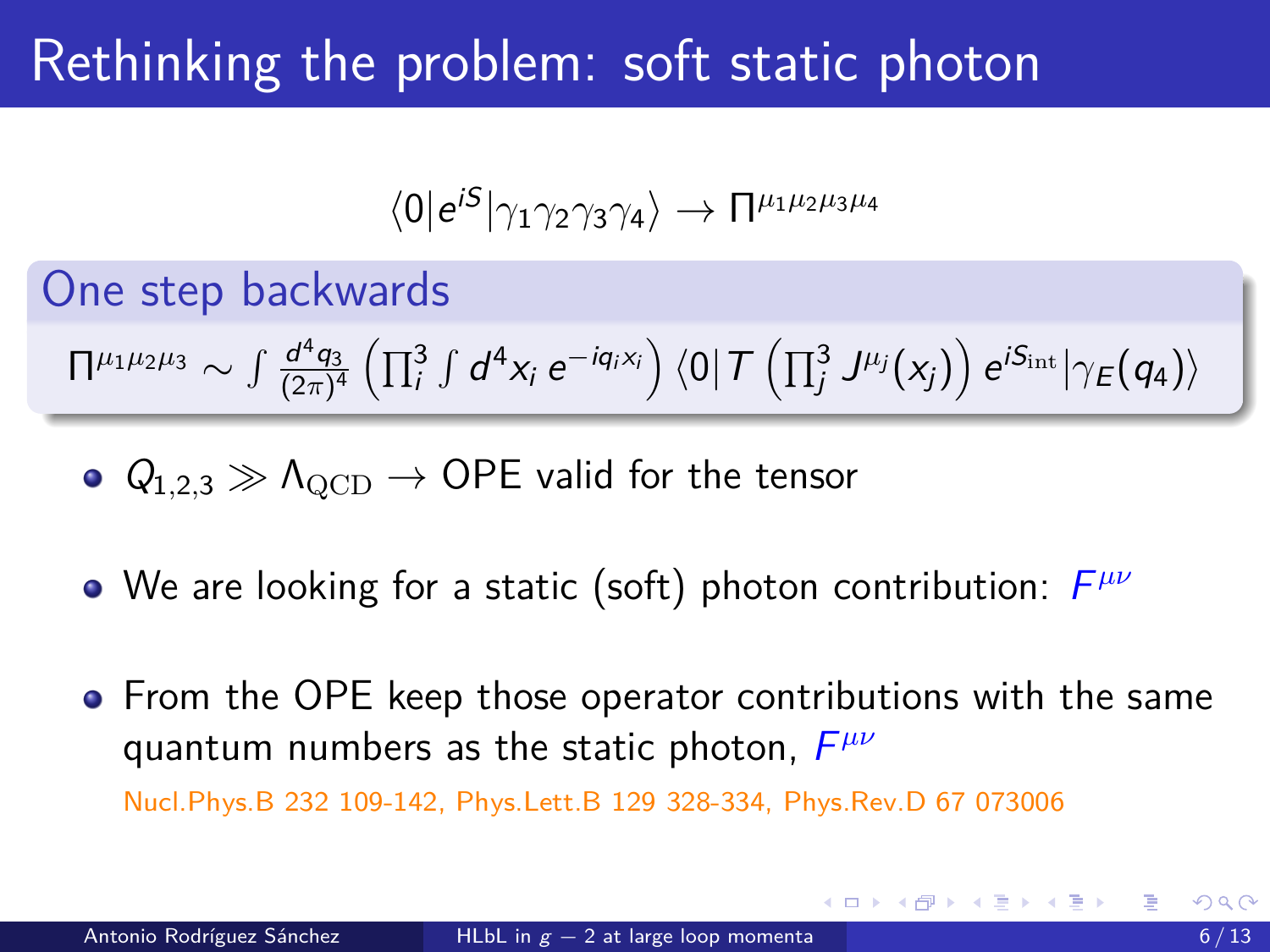### OPE with background photon

$$
S_{1, \mu\nu} \equiv e e_q F_{\mu\nu}
$$
  
\n
$$
S_{2, \mu\nu} \equiv \bar{q} \sigma_{\mu\nu} q
$$
  
\n
$$
S_{3, \mu\nu} \equiv i \bar{q} G_{\mu\nu} q
$$
  
\n
$$
S_{4, \mu\nu} \equiv i \bar{q} G_{\mu\nu} \gamma_5 q
$$
  
\n
$$
S_{5, \mu\nu} \equiv \bar{q} q e e_q F_{\mu\nu}
$$
  
\n
$$
S_{6, \mu\nu} \equiv \frac{\alpha_s}{\pi} G_a^{\alpha\beta} G_{\alpha\beta}^a e e_q F_{\mu\nu}
$$
  
\n
$$
S_{7, \mu\nu} \equiv \bar{q} (G_{\mu\lambda} D_{\nu} + D_{\nu} G_{\mu\lambda}) \gamma^{\lambda} q - (\mu \leftrightarrow \nu)
$$
  
\n
$$
S_{8}, \mu\nu} \equiv \alpha_s (\bar{q} \Gamma q \bar{q} \Gamma q)_{\mu\nu}
$$

$$
\Pi^{\mu_1\mu_2\mu_3}(q_1,q_2)=\tfrac{1}{e}\vec{C}^{\,T,\mu_1\mu_2\mu_3\mu_4\nu_4}(q_1,q_2)\langle\vec{S}_{\mu_4\nu_4}\rangle;\quad \langle S_{i,\mu\nu}\rangle=e\mathsf{e}_q X^i_S\langle F_{\mu\nu}\rangle
$$

Details in JHEP 10 (2020) 203

重

(ロト (個) (ミト (重)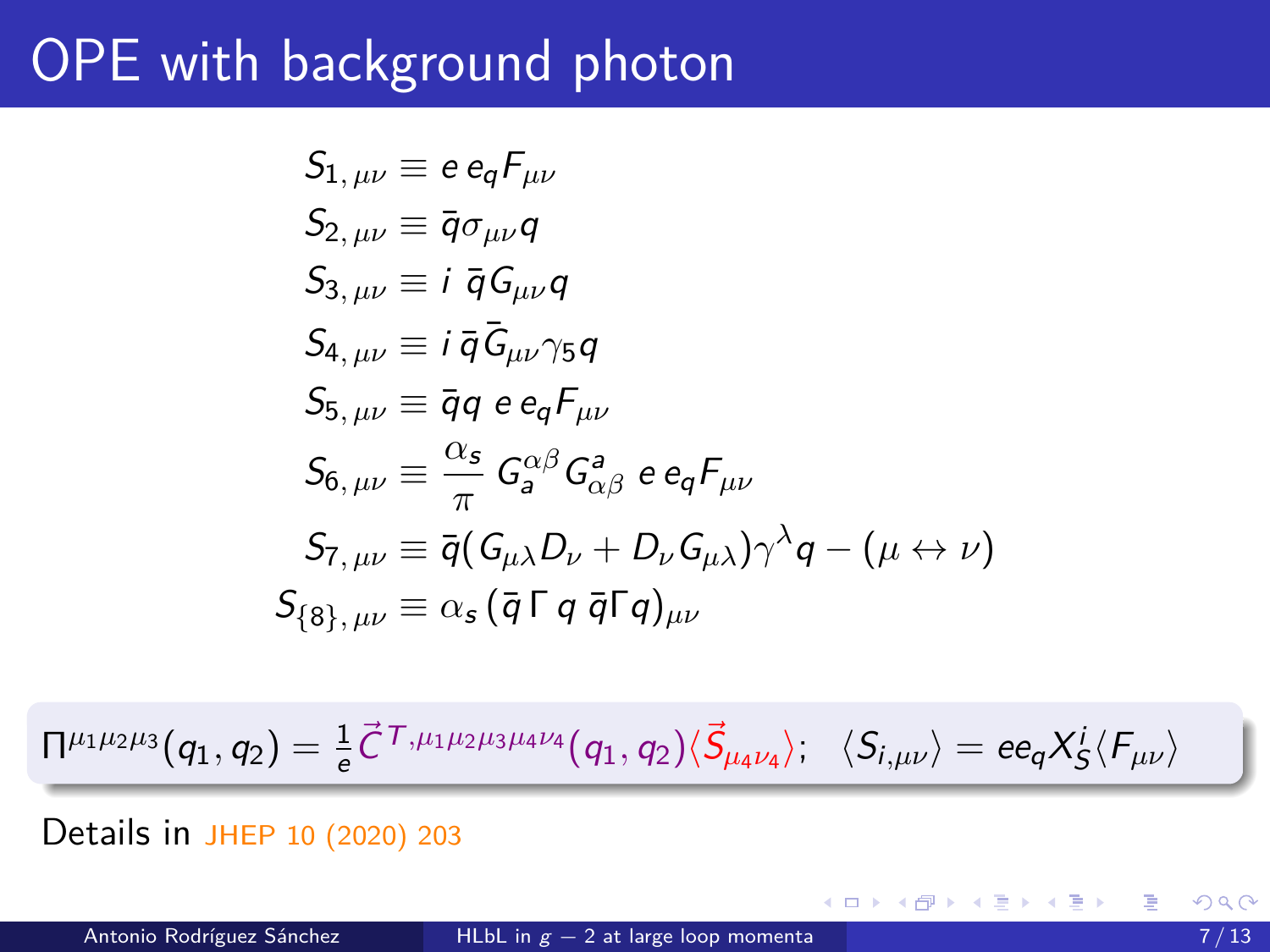### Contributions from different operators



- Leading order: massless quark loop
- Magnetic susceptibility  $\sim \frac{m_q X}{Q^2}$  $Q^2$ 
	- $\triangleright$  Only suppressed by two powers of the energy (compared to leading four powers in vacuum OPE)
	- $\blacktriangleright$  Key role in regularizing  $m_q^2\log m_q$  contributions, not well-described by perturbative QCD series. Analogous interplay as usual vacuum OPE  $D=4$  operators regularizing  $\,m_q^4\,\mathsf{ln}\,m_q\,$

First massless power corrections  $\sim \frac{\Lambda_{\rm QCD}^4}{Q^4}$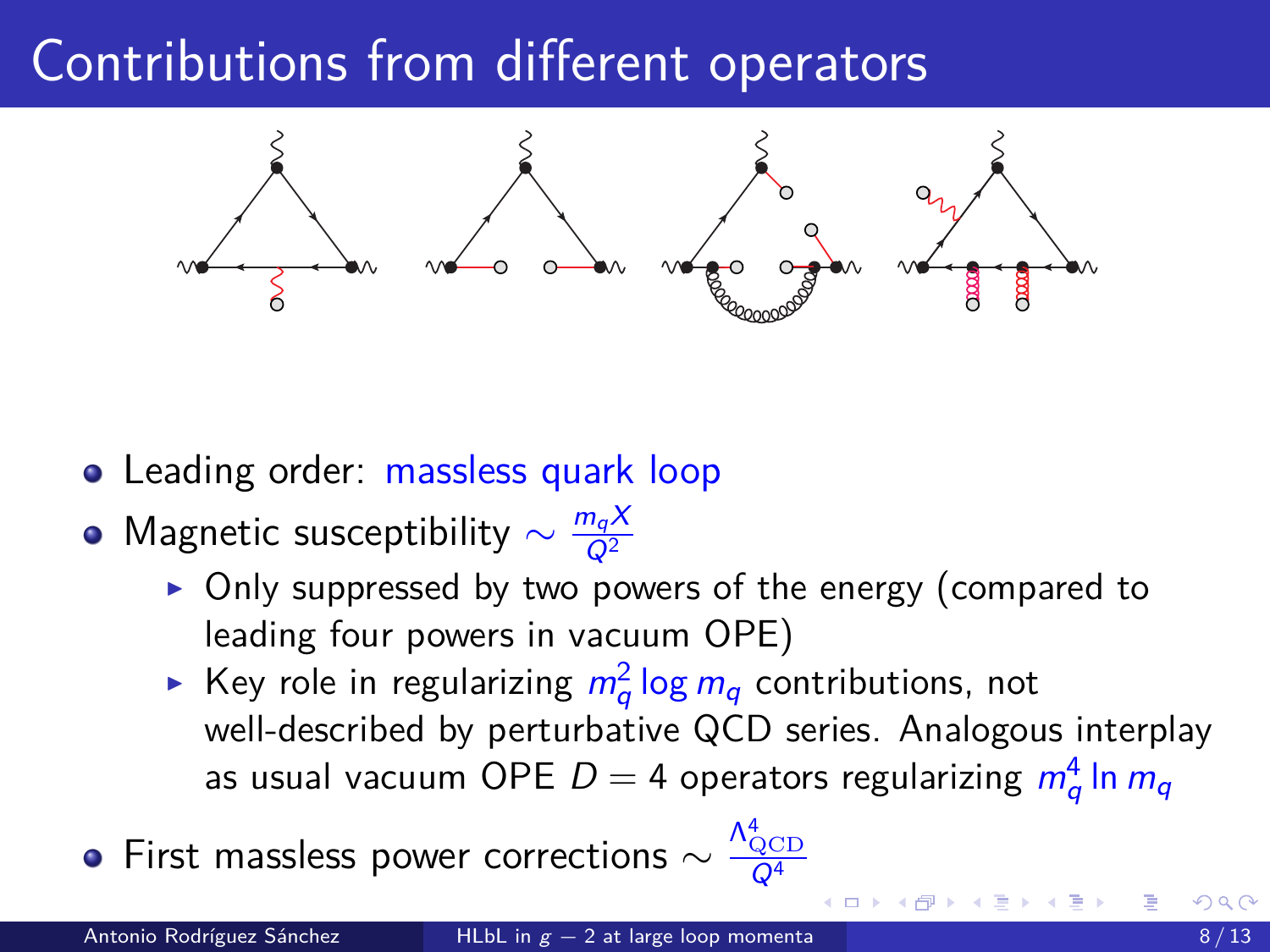$$
\Pi^{\mu_1\mu_2\mu_3}(q_1, q_2) = \vec{C}^{\,T,\mu_1\mu_2\mu_3\mu_4\nu_4}(q_1, q_2) \vec{X} \langle e_q F_{\mu_4\nu_4} \rangle
$$
\n
$$
a_{\mu}^{\text{HLbL}} \sim \int_0^\infty dQ_{1,2} \int_{-1}^1 d\tau \sum_i T'_i \, \overline{\Pi}_i \text{ JHEP 09 (2015) 074, JHEP 04 (2017) 161}
$$

- $\blacksquare$  Build general projectors  $P\colon P_{\mu_1\mu_2\mu_3\mu_4\nu_4}C^{\mu_1\mu_2\mu_3\mu_4\nu_4}X\sim\overline{\Pi}$
- 2 Reduce scalar integrals KIRA, REDUZE
- Perform the subleading (but significant) piece of the  $g 2$ integral from some  $Q_{\min}$  where the expansion is valid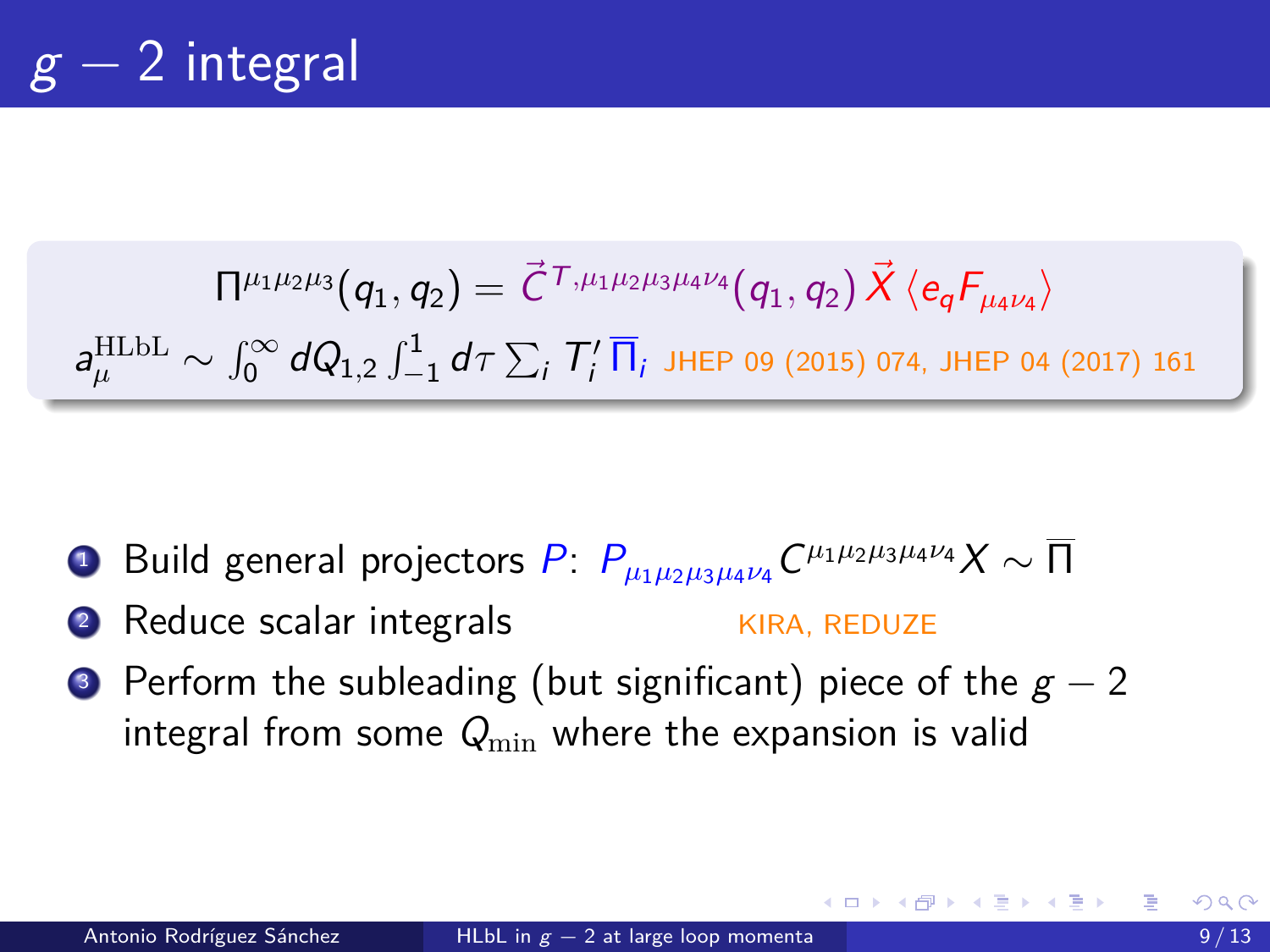### <span id="page-9-0"></span>Numerical results: quark loop vs power corrections

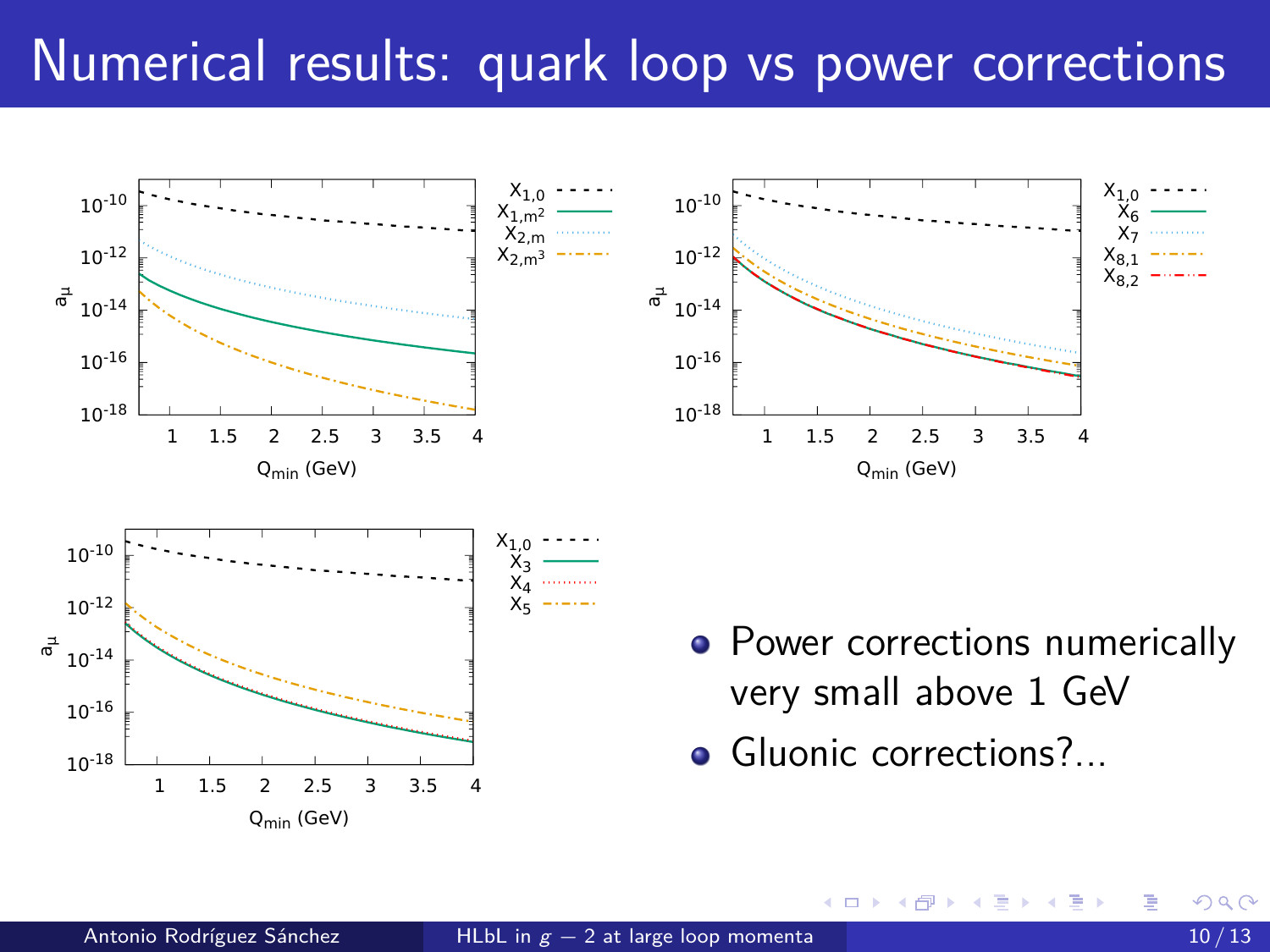### <span id="page-10-0"></span>The two loops: a symmetric sum of hexagons



 $1$  Build general projectors  $P\colon P_{\mu_1\mu_2\mu_3\mu_4\nu_4}C^{\mu_1\mu_2\mu_3\mu_4\nu_4}=\overline{\Pi}$ <sup>2</sup> Reduce ∼ O(10<sup>3</sup>*,*<sup>4</sup> ) scalar integrals (d dimensions) KIRA

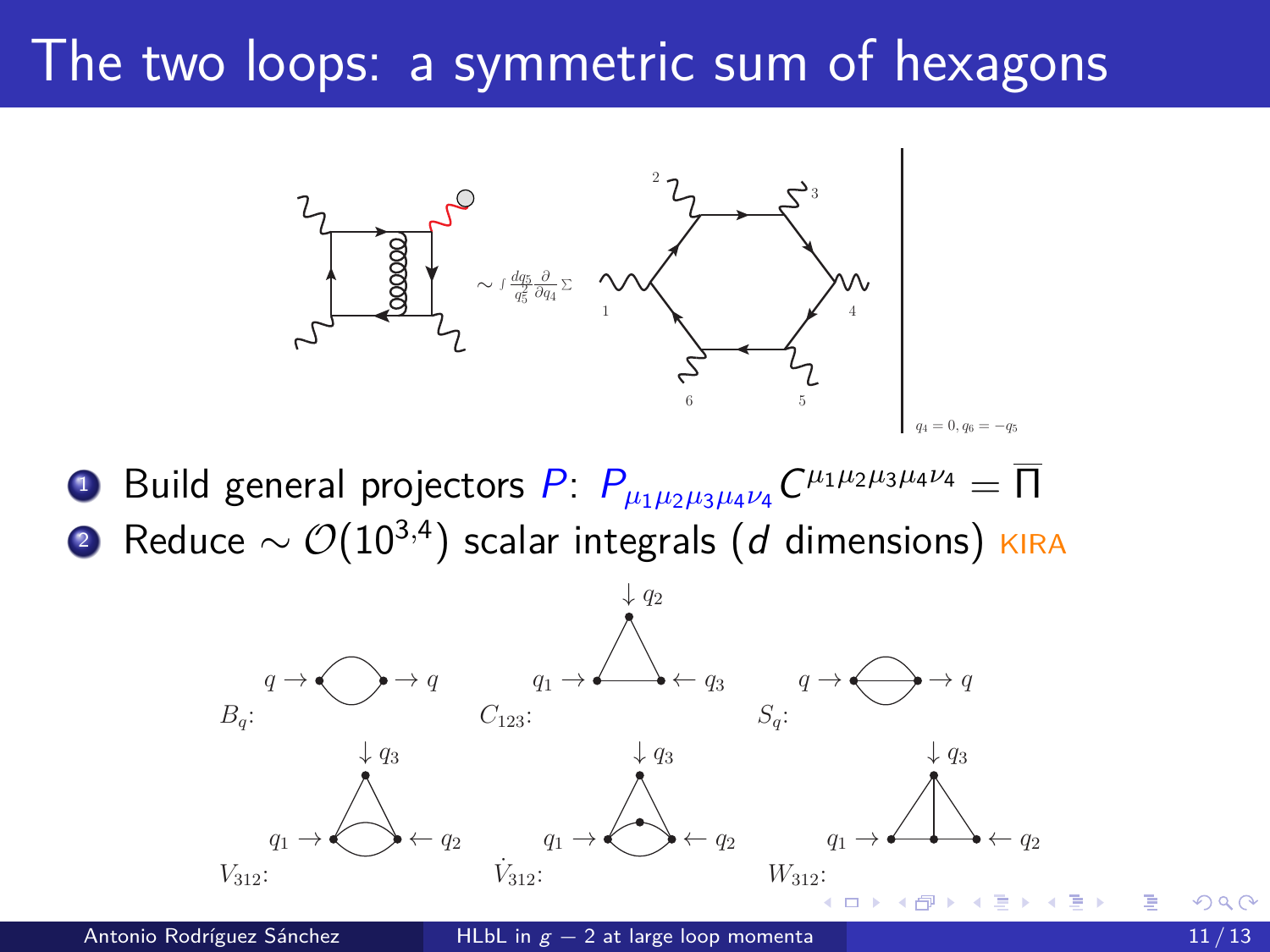### <span id="page-11-0"></span>Two loop: results

- Master integrals known in terms of classical polylogs: analytic result for the HLbL tensor. Typically  $\sim -\frac{\alpha_s}{\pi}$ *π*
- $\bullet$  Integrate from  $Q_{\text{min}}$ . Analytic expansions help in improving precision. The corresponding  $(M-V)$   $\hat{\Pi}_1$  limit including gluonic corrections (from the high-scale) is reproduced (more work in progress)



Abo[ve](#page-0-0)  $\sim 1 - 2 \,\text{GeV}$ , gluonic corrections [s](#page-10-0)[ma](#page-12-0)[ll](#page-10-0) [a](#page-11-0)[n](#page-12-0)[d](#page-0-0) [ne](#page-12-0)[ga](#page-0-0)[ti](#page-12-0)ve